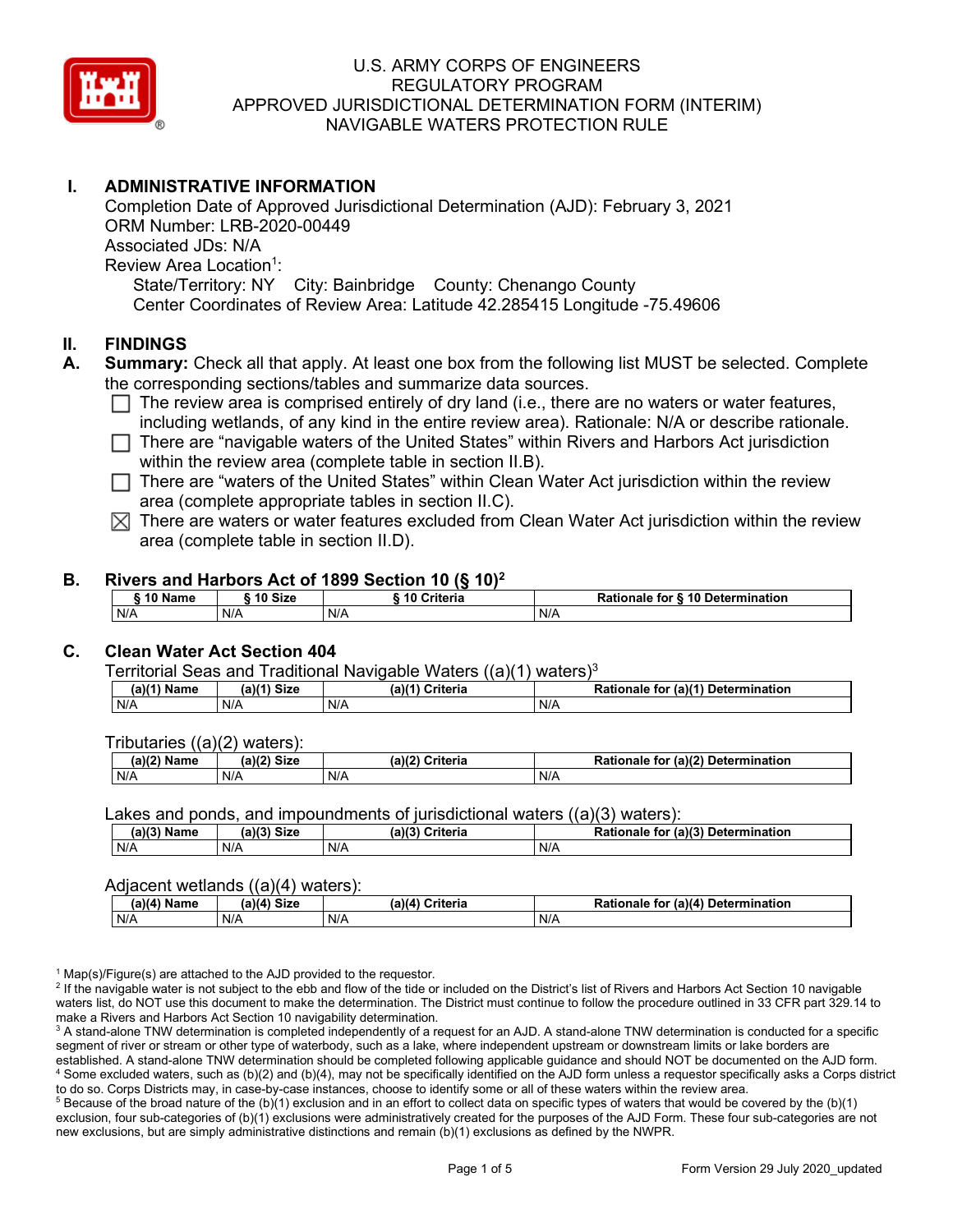

# **D. Excluded Waters or Features**

Excluded waters  $((b)(1) - (b)(12))^4$ :

| <b>Exclusion Name</b> | <b>Exclusion Size</b> | Exclusion <sup>5</sup>                                                                                                                                                                                                | <b>Rationale for Exclusion Determination</b>                                                                                                                                                                                                                                                                                                                                                                                                                                                                                                                                                                                                                                                                |
|-----------------------|-----------------------|-----------------------------------------------------------------------------------------------------------------------------------------------------------------------------------------------------------------------|-------------------------------------------------------------------------------------------------------------------------------------------------------------------------------------------------------------------------------------------------------------------------------------------------------------------------------------------------------------------------------------------------------------------------------------------------------------------------------------------------------------------------------------------------------------------------------------------------------------------------------------------------------------------------------------------------------------|
| Pond                  | $0.27$ acres          | (b)(1) Lake/pond or impoundment<br>that does not contribute surface<br>water flow directly or indirectly to an<br>(a)(1) water and is not inundated by<br>flooding from an $(a)(1)-(a)(3)$ water<br>in a typical year | The delineated pond is located within Wetland B, the<br>pond was likely excavated in a wetland between 2011<br>and 2015 based on aerial photography. During the<br>consultants visit on May 11, 2019 and a USACE site<br>visit on June 25, 2020, there was no evidence of a<br>surface water connection to an a(1)-a(3) water, and<br>aerial photography does not show a surface water<br>connection to a $(a)(1)-a(3)$ water. The pond does not<br>show any sign of inundation and the nearest potential<br>a(1)-(a)3 water is at least 200 feet away and water<br>would need to flood beyond any known flood<br>occurrence to inundate the pond.<br>All resources reviewed support the determination that |
|                       |                       |                                                                                                                                                                                                                       | the pond has a lack of a surface water connection<br>between the pond and an $a(1)$ - $a(3)$ water and the pond<br>is not inundated in a typical year by an $a(1)$ - $a(3)$ water.                                                                                                                                                                                                                                                                                                                                                                                                                                                                                                                          |
| Wetland 1             | $0.29$ acres          | (b)(1) Non-adjacent wetland                                                                                                                                                                                           | Wetland 1 does not abut any $(a)(1)-(a)(3)$ water. The<br>nearest potential $(a)(1)-(a)(3)$ water is an unnamed<br>tributary to the Susquehanna River to the south of the<br>review area, this tributary is more than 900 feet from<br>Wetland 1. Wetland 1 extends to the west of the review<br>area, but during a site visit conducted by the Corps of<br>Engineers on June 25, 2020 the Corps confirmed that<br>the upland extends around the entire wetland just off-<br>site and Wetland 1 is a depressional feature with<br>upland on all sides.                                                                                                                                                      |
|                       |                       |                                                                                                                                                                                                                       | Wetland 1 is not inundated by any $a(1)$ -a(3) water<br>during a typical year. The unnamed tributary to the<br>Susquehanna River would need to flood beyond any<br>known flood occurrence to inundate Wetland 1 at any<br>time. There is no evidence of Wetland 1 being<br>inundated during any year by any water.                                                                                                                                                                                                                                                                                                                                                                                          |
|                       |                       |                                                                                                                                                                                                                       | Wetland 1 is not separated from an adjacent water by a<br>natural berm or feature. Wetland 1 is a depressional<br>feature surrounded by upland with no natural berm or<br>feature that separates it from an adjacent water.                                                                                                                                                                                                                                                                                                                                                                                                                                                                                 |
|                       |                       |                                                                                                                                                                                                                       | Wetland 1 is separated from the nearest $a(1-3)$ water<br>by more than 900 feet, which includes uplands, farm<br>roads, and other man made features.                                                                                                                                                                                                                                                                                                                                                                                                                                                                                                                                                        |
|                       |                       |                                                                                                                                                                                                                       | All resources reviewed support the determination that<br>Wetland 1 does not directly abut any a(1)-a(3) waters,<br>is not inundated by any $a(1)$ - $a(3)$ waters in a typical<br>year, is not separated from any $a(1)$ -a(3) waters by a                                                                                                                                                                                                                                                                                                                                                                                                                                                                  |

 $1$  Map(s)/Figure(s) are attached to the AJD provided to the requestor.

<sup>2</sup> If the navigable water is not subject to the ebb and flow of the tide or included on the District's list of Rivers and Harbors Act Section 10 navigable waters list, do NOT use this document to make the determination. The District must continue to follow the procedure outlined in 33 CFR part 329.14 to make a Rivers and Harbors Act Section 10 navigability determination.

<sup>3</sup> A stand-alone TNW determination is completed independently of a request for an AJD. A stand-alone TNW determination is conducted for a specific segment of river or stream or other type of waterbody, such as a lake, where independent upstream or downstream limits or lake borders are established. A stand-alone TNW determination should be completed following applicable guidance and should NOT be documented on the AJD form. <sup>4</sup> Some excluded waters, such as (b)(2) and (b)(4), may not be specifically identified on the AJD form unless a requestor specifically asks a Corps district to do so. Corps Districts may, in case-by-case instances, choose to identify some or all of these waters within the review area.

<sup>5</sup> Because of the broad nature of the (b)(1) exclusion and in an effort to collect data on specific types of waters that would be covered by the (b)(1) exclusion, four sub-categories of (b)(1) exclusions were administratively created for the purposes of the AJD Form. These four sub-categories are not new exclusions, but are simply administrative distinctions and remain (b)(1) exclusions as defined by the NWPR.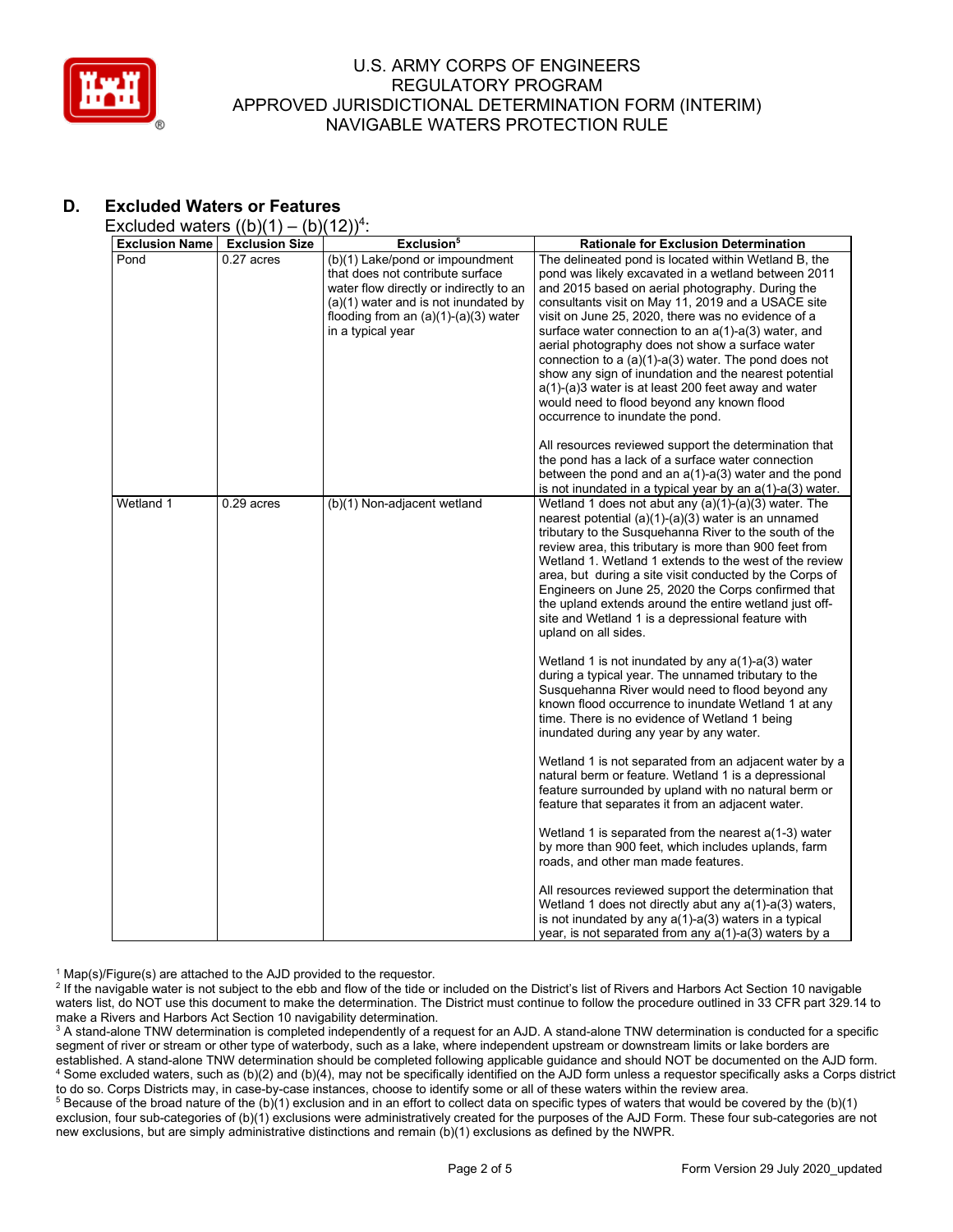

|            |            |                             | natural barrier, and is not separated from any a(1)-a(3)<br>waters by a man-made barrier which has an<br>engineered feature that allows water exchange at least<br>once in a typical year.                                                                                                                                                                                                                                                                                                                                                                                                                                                                                                                                                                                                                  |
|------------|------------|-----------------------------|-------------------------------------------------------------------------------------------------------------------------------------------------------------------------------------------------------------------------------------------------------------------------------------------------------------------------------------------------------------------------------------------------------------------------------------------------------------------------------------------------------------------------------------------------------------------------------------------------------------------------------------------------------------------------------------------------------------------------------------------------------------------------------------------------------------|
| Wetland 2A | 0.27 acres | (b)(1) Non-adjacent wetland | Wetland 2A, 2B, and 2C are one wetland complex with<br>different cover types. The pond is also located within<br>this complex and surrounded by Wetland 2B. The<br>rationale for Wetland 2A, 2B, and 2C is consolidated<br>below as Wetland 2.                                                                                                                                                                                                                                                                                                                                                                                                                                                                                                                                                              |
|            |            |                             | Wetland 2 does not abut any $(a)(1)-(a)(3)$ water. The<br>nearest potential $(a)(1)-(a)(3)$ water is an unnamed<br>tributary to the Susquehanna River. This tributary is<br>evident on USGS topographical maps starting<br>approximately 700 feet directly Southwest of Wetland 2,<br>but based on aerial photography, the stream channel<br>continues up the draw that it is located in and is<br>potentially as close as 200 feet from the wetland<br>complex. The Corps of Engineers conducted a site visit<br>on June 25, 2020 and walked the boundaries of<br>Wetland 2, Wetland 2 does not extend to the stream<br>channel. No stream channel was located during the site<br>visit and the boundary of the wetland stopped north of<br>the channel location that is visible on aerial<br>photographs. |
|            |            |                             | Wetland 2 is not inundated by any $a(1)$ -a(3) water<br>during a typical year. The nearest potential a(1)-a(3)<br>water would need to flood beyond any known flood<br>occurrence to inundate Wetland 2 at any time. There is<br>no evidence of Wetland A being inundated during any<br>year by any water.                                                                                                                                                                                                                                                                                                                                                                                                                                                                                                   |
|            |            |                             | Wetland 2 is not separated from an adjacent water by a<br>natural berm or feature. Wetland A is a depressional<br>feature primarily located within a utility line right of way.<br>Based on the site visit there is no evidence of a natural<br>berm or feature separating Wetland 2 from a<br>jurisdictional waterway.                                                                                                                                                                                                                                                                                                                                                                                                                                                                                     |
|            |            |                             | Wetland 2 is not separated from potential adjacent<br>waters by manmade features, but it is separated from<br>potential a(1)-a(3) waters by upland with no engineered<br>outlet to a potential $a(1)$ -a(3) water.                                                                                                                                                                                                                                                                                                                                                                                                                                                                                                                                                                                          |
|            |            |                             | All resources reviewed support the determination that<br>Wetland 2 does not directly abut any a(1)-a(3) waters,<br>is not inundated by any $a(1)$ - $a(3)$ waters in a typical<br>year, is not separated from any a(1)-a(3) waters by a<br>natural barrier, and is not separated from any $a(1)$ -a(3)<br>waters by a man-made barrier which has an<br>engineered feature that allows water exchange at least<br>once in a typical year.                                                                                                                                                                                                                                                                                                                                                                    |

 $1$  Map(s)/Figure(s) are attached to the AJD provided to the requestor.

<sup>2</sup> If the navigable water is not subject to the ebb and flow of the tide or included on the District's list of Rivers and Harbors Act Section 10 navigable waters list, do NOT use this document to make the determination. The District must continue to follow the procedure outlined in 33 CFR part 329.14 to make a Rivers and Harbors Act Section 10 navigability determination.

<sup>3</sup> A stand-alone TNW determination is completed independently of a request for an AJD. A stand-alone TNW determination is conducted for a specific segment of river or stream or other type of waterbody, such as a lake, where independent upstream or downstream limits or lake borders are established. A stand-alone TNW determination should be completed following applicable guidance and should NOT be documented on the AJD form. <sup>4</sup> Some excluded waters, such as (b)(2) and (b)(4), may not be specifically identified on the AJD form unless a requestor specifically asks a Corps district to do so. Corps Districts may, in case-by-case instances, choose to identify some or all of these waters within the review area.

<sup>5</sup> Because of the broad nature of the (b)(1) exclusion and in an effort to collect data on specific types of waters that would be covered by the (b)(1) exclusion, four sub-categories of (b)(1) exclusions were administratively created for the purposes of the AJD Form. These four sub-categories are not new exclusions, but are simply administrative distinctions and remain (b)(1) exclusions as defined by the NWPR.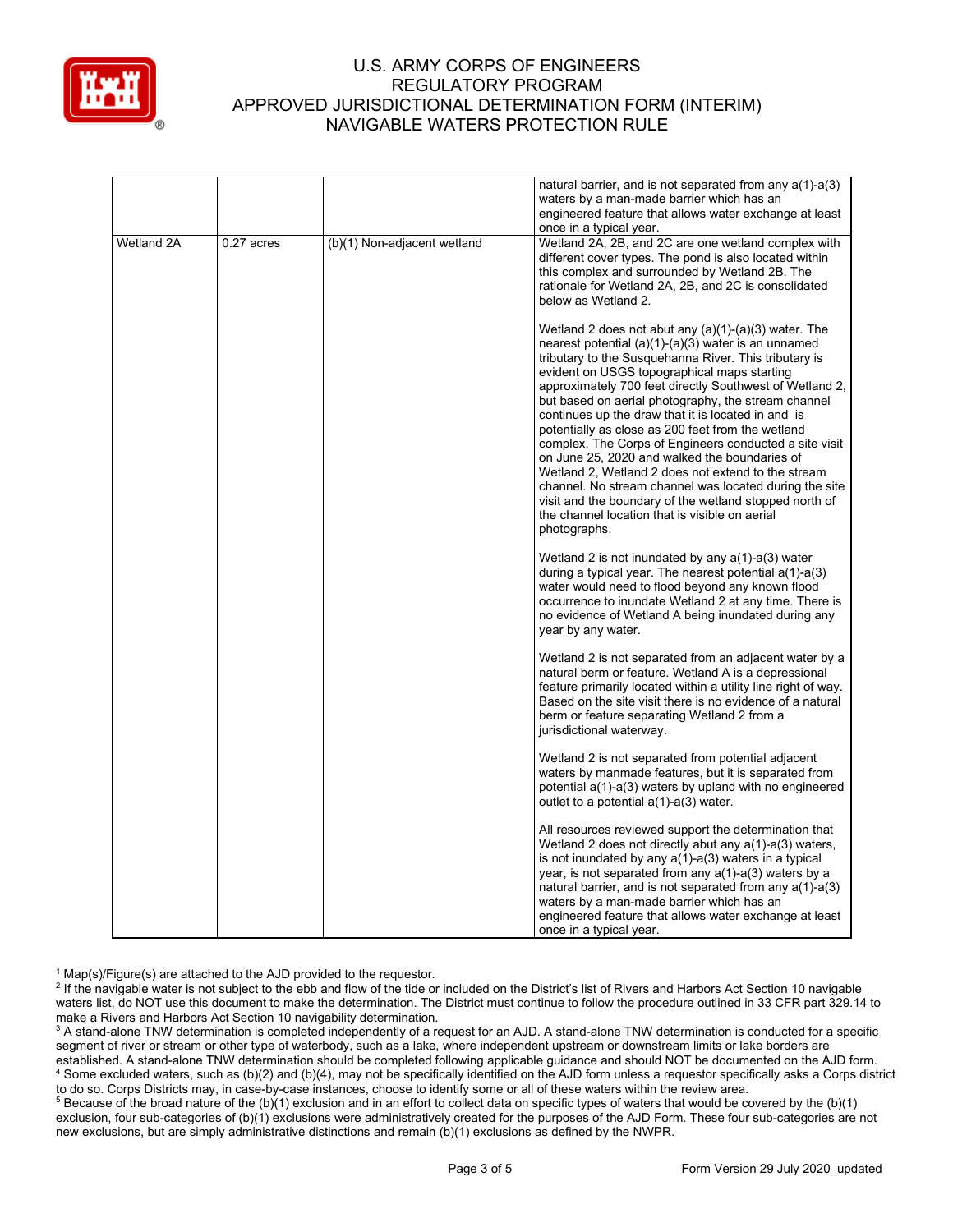

| Wetland 2B | 1.76 acres   | (b)(1) Non-adjacent wetland | Wetland 2A, 2B, and 2C are one wetland with different<br>cover types. The pond is also located within this<br>complex and surrounded by Wetland 2B. See Wetland                                                                                                                                                                                                                                                                                                                                                                                                                                                                                                                                                         |
|------------|--------------|-----------------------------|-------------------------------------------------------------------------------------------------------------------------------------------------------------------------------------------------------------------------------------------------------------------------------------------------------------------------------------------------------------------------------------------------------------------------------------------------------------------------------------------------------------------------------------------------------------------------------------------------------------------------------------------------------------------------------------------------------------------------|
| Wetland 2C | $1.11$ acres | (b)(1) Non-adjacent wetland | 2A for rationale for the entire wetland complex.<br>Wetland 2A, 2B, and 2C are one wetland with different<br>cover types. The pond is also located within this<br>complex and surrounded by Wetland 2B. See Wetland<br>2A for rationale for the entire wetland complex.                                                                                                                                                                                                                                                                                                                                                                                                                                                 |
| Wetland 3  | $0.61$ acres | (b)(1) Non-adjacent wetland | Wetland 3 does not abut any (a)(1)-(a)(3) water. The<br>nearest potential $(a)(1)-(a)(3)$ water is an unnamed<br>tributary to the Susquehanna River to the south of the<br>review area, this tributary is more than 1,500 feet from<br>Wetland 3. Wetland 3 is a depressional feature<br>surrounded by upland and the boundaries were<br>confirmed by the Corps of Engineers on June 25, 2020.<br>Wetland 3 is not inundated by any $a(1)$ - $a(3)$ water<br>during a typical year. The unnamed tributary to the<br>Susquehanna River would need to flood beyond any<br>known flood occurrence to inundate Wetland 1 at any<br>time. There is no evidence of Wetland 3 being<br>inundated during any year by any water. |
|            |              |                             | Wetland 3 is not separated from an adjacent water by a<br>natural berm or feature. Wetland 3 is a depressional<br>feature surrounded by upland with no natural berm or<br>feature that separates it from an adjacent water.                                                                                                                                                                                                                                                                                                                                                                                                                                                                                             |
|            |              |                             | Wetland 3 is separated from the nearest $a(1-3)$ water<br>by more than 1,500 feet, which includes uplands, farm<br>roads, and other man made features.                                                                                                                                                                                                                                                                                                                                                                                                                                                                                                                                                                  |
|            |              |                             | All resources reviewed support the determination that<br>Wetland 3 does not directly abut any $a(1)$ - $a(3)$ waters,<br>is not inundated by any $a(1)$ - $a(3)$ waters in a typical<br>year, is not separated from any $a(1)$ -a(3) waters by a<br>natural barrier, and is not separated from any a(1)-a(3)<br>waters by a man-made barrier which has an<br>engineered feature that allows water exchange at least<br>once in a typical year.                                                                                                                                                                                                                                                                          |

 $1$  Map(s)/Figure(s) are attached to the AJD provided to the requestor.

<sup>5</sup> Because of the broad nature of the (b)(1) exclusion and in an effort to collect data on specific types of waters that would be covered by the (b)(1) exclusion, four sub-categories of (b)(1) exclusions were administratively created for the purposes of the AJD Form. These four sub-categories are not new exclusions, but are simply administrative distinctions and remain (b)(1) exclusions as defined by the NWPR.

<sup>&</sup>lt;sup>2</sup> If the navigable water is not subject to the ebb and flow of the tide or included on the District's list of Rivers and Harbors Act Section 10 navigable waters list, do NOT use this document to make the determination. The District must continue to follow the procedure outlined in 33 CFR part 329.14 to make a Rivers and Harbors Act Section 10 navigability determination.

<sup>&</sup>lt;sup>3</sup> A stand-alone TNW determination is completed independently of a request for an AJD. A stand-alone TNW determination is conducted for a specific segment of river or stream or other type of waterbody, such as a lake, where independent upstream or downstream limits or lake borders are established. A stand-alone TNW determination should be completed following applicable guidance and should NOT be documented on the AJD form. <sup>4</sup> Some excluded waters, such as (b)(2) and (b)(4), may not be specifically identified on the AJD form unless a requestor specifically asks a Corps district to do so. Corps Districts may, in case-by-case instances, choose to identify some or all of these waters within the review area.